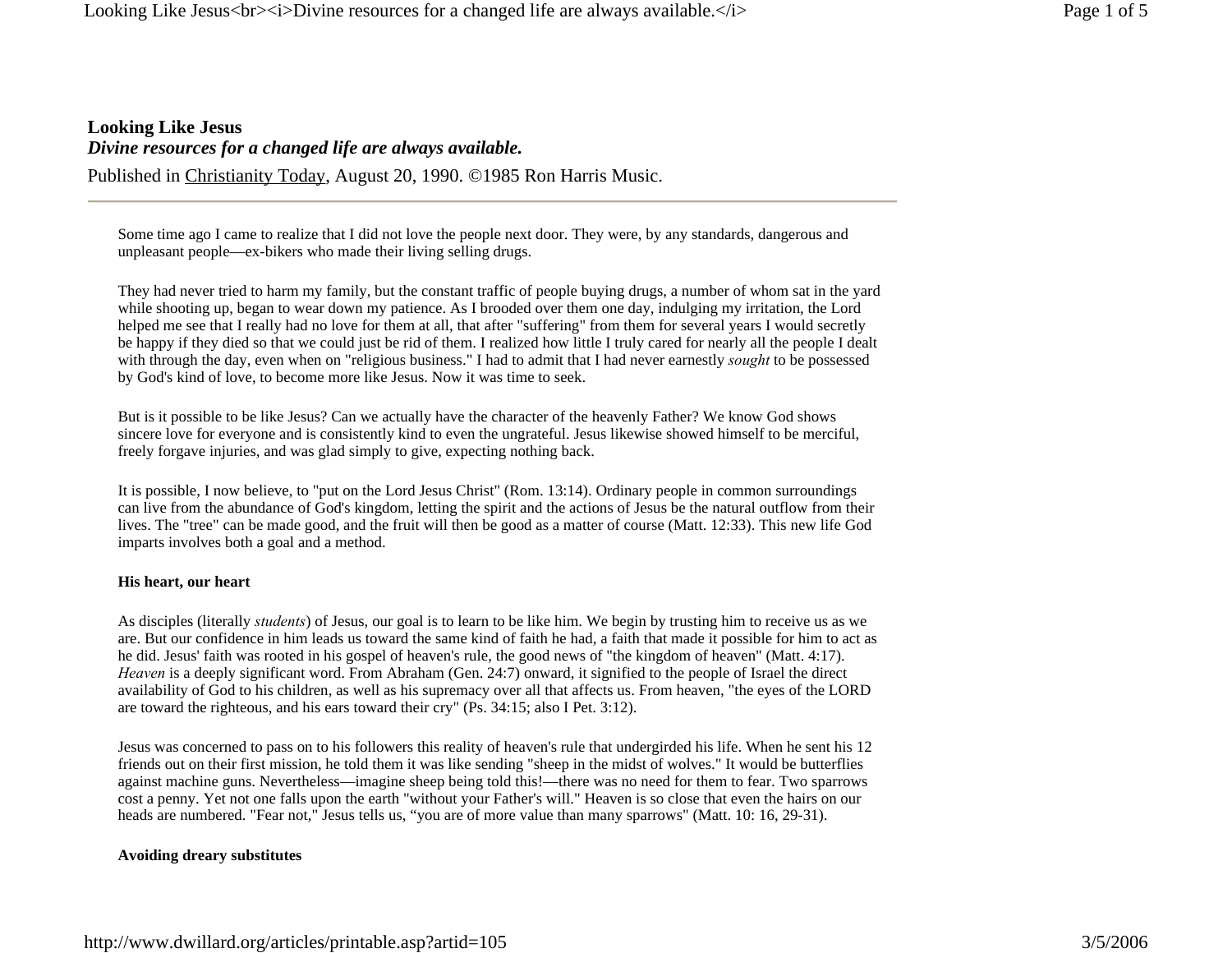Living under the governance of heaven frees and empowers us to love as God loves. But outside the safety and sufficiency of heaven's rule, we are too frightened and angry to really love others, or even ourselves, and so we arrange our dreary substitutes. A contemporary wording of Jesus' comparison of God's kind of love, *agapē*, and what normally passes for love might be: "What's so great if you love those who love you? Terrorists do that! If that's all your 'love' amounts to, God certainly is not involved. Or suppose you are friendly to 'our kind of people.' So is the Mafia!" (Matt. 5:46-47).

Now reflect: Has your heart gone out in generous blessing to someone who has insulted or humiliated you? Can you work without thought of gain for the well-being of someone who openly despises you, maybe has told you to drop dead? Are you enthusiastically pulling for the success of someone competing with you for favor, position, or financial gain?

A much-used doormat says: "Welcome, friends!" Could yours also genuinely welcome enemies? When you lend a dress, a stereo, a car, or some tools or books, are you able to release them with no hope of seeing them again as Luke 6:35 suggests we should? I do a good bit of my own mechanical and carpentry work, and I have a good supply of tools—which neighbors soon discover. I am glad for opportunities to lend a chain saw, an ax, a crescent wrench, or pliers, for I see them as a true spiritual exercise in abandonment to God. I am learning to love others in these little things that truly matter.

#### **The golden triangle**

If this life of faith and love from heaven is the goal of the disciple of Jesus, the natural fulfillment of the new life in Christ, how can we enter into it? While it is in one sense a result of God's presence within us, the New Testament also describes a process behind our "putting on" the Lord Jesus Christ. It is repeatedly discussed in the Bible under three essential aspects, each inseparable from the other, all interrelated. This process could be called "the golden triangle" of spiritual transformation, for it is as precious as gold to the disciple, and each of its aspects is as essential to the whole as three sides are to a triangle.

One aspect or side of our triangle is the faithful acceptance of everyday problems. By enduring trials with patience we can reach an assurance of the fullness of heaven's rule in our lives.

James, the Lord's brother, began his message to the church by instructing us to be "supremely happy" when troubles come upon us: "When all kinds of trials and temptations crowd into your lives, my brothers, don't resent them as intruders, but welcome them as friends! Realize that they come to test your faith and to produce in you the quality of endurance" (1:2-3, Phillips). When endurance or patience has been given full play in the details of day-to-day existence, it will make us "perfect and complete, lacking in nothing" (v. 4).

Certainly James learned this from Jesus, his older brother, during more than 20 years of sometimes rancorous family life (John 7:2-8). We must never forget that for most of his life Jesus was what we today would call a blue-collar worker, a tradesman, an independent contractor. His hands had calluses from using the first-century equivalents of hammers, drills, axes, saws and planes. He was known in his village simply as "the carpenter."

There James saw him practice all he later preached. We know what it is like to "do business with the public." So did Jesus. Every single thing that Jesus taught us to do was something he had put into daily practice. In the trials of his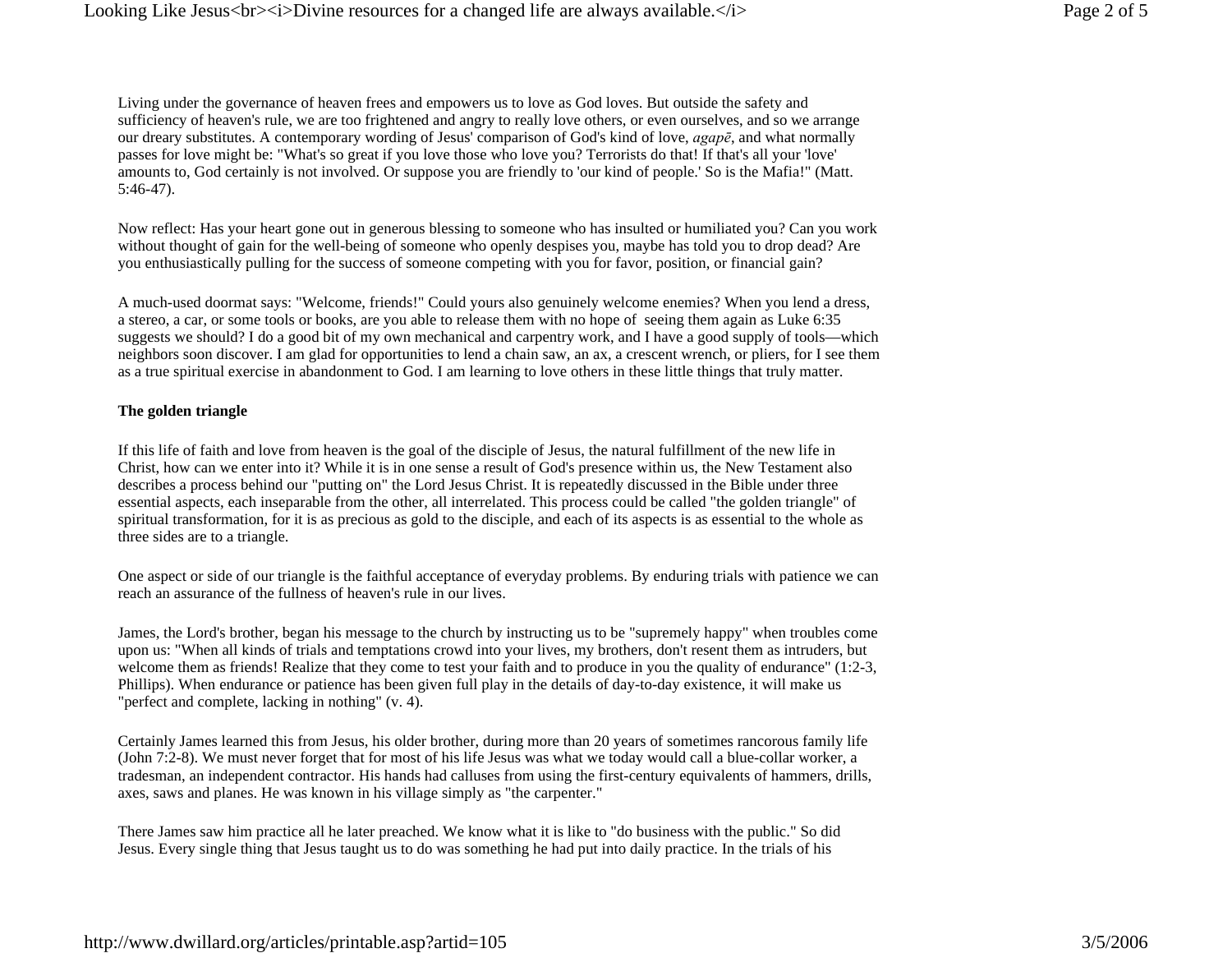everyday existence, in family and village life, he verified the sufficiency of God's care for those who simply trust him and obey him. And, at least in retrospect, James understood. Once he saw who his older brother really was, he realized the power of patience in the events of daily life—manifested above all by an inoffensive tongue (James 3:2)—as the path in which God's character is fulfilled in our lives.

#### **Opening our lives to the Spirit**

The second side of our triangle is interaction with God's Spirit in and around us. As Paul points out, the Spirit allows us to "walk in" the Spirit (Gal. 5:25). This all-powerful, creative personality, the promised "strengthener," the *paraclete* of John 14, gently awaits our invitation to him to act upon us, with us and for us.

The presence of the Holy Spirit can always be recognized by the way he moves us toward what Jesus would be and do (John 16:7-15). When we inwardly experience the heavenly sweetness and power of life—the love, joy, and peace—that Jesus knew, that is the work of the Spirit in us.



Outwardly, life in the Spirit manifests itself in two ways. *Gifts* of

the Spirit will enable us to perform some specific function—such as service or healing or leading worship—with effects clearly beyond those of our own making. These gifts serve God's purposes among his people, but they do not necessarily signify the state of our heart.

The *fruit* of the Spirit, by contrast, give a sure sign of transformed *character*. When our deepest attitudes and dispositions are those of Jesus, it is because we have learned to let the Spirit foster his life in us. Paul confessed: "I have been crucified with Christ; it is no longer I who live, but Christ who lives in me" (Gal. 2:20). The outcome of Christ living within us through the Spirit is fruit: love, joy, peace, patience, kindness, goodness, faithfulness, gentleness and self-control (Gal. 5:22-23).

Both gifts and fruit are the result, not the reality of the Spirit's presence in our lives. What brings about our transformation into Christlikeness is our direct, personal interaction with Christ through the Spirit. The Spirit makes Christ present to us and draws us toward his likeness. It is as we thus "behold the glory of the Lord" that we are constantly "transformed into the same image from glory to glory, just as from the Lord, the Spirit" (2 Cor. 3:18, NASB).

#### **The disciplines of Christlikeness**

The third side of our triangle is made up of spiritual disciplines. These are special activities, many engaged in by Jesus himself, such as solitude and study, service and secrecy, fasting and worship. They are ways in which we undertake to follow the New Testament mandate to put to death or "make no provision for" the merely earthly aspects of our lives and to put on the new person (Col. 3).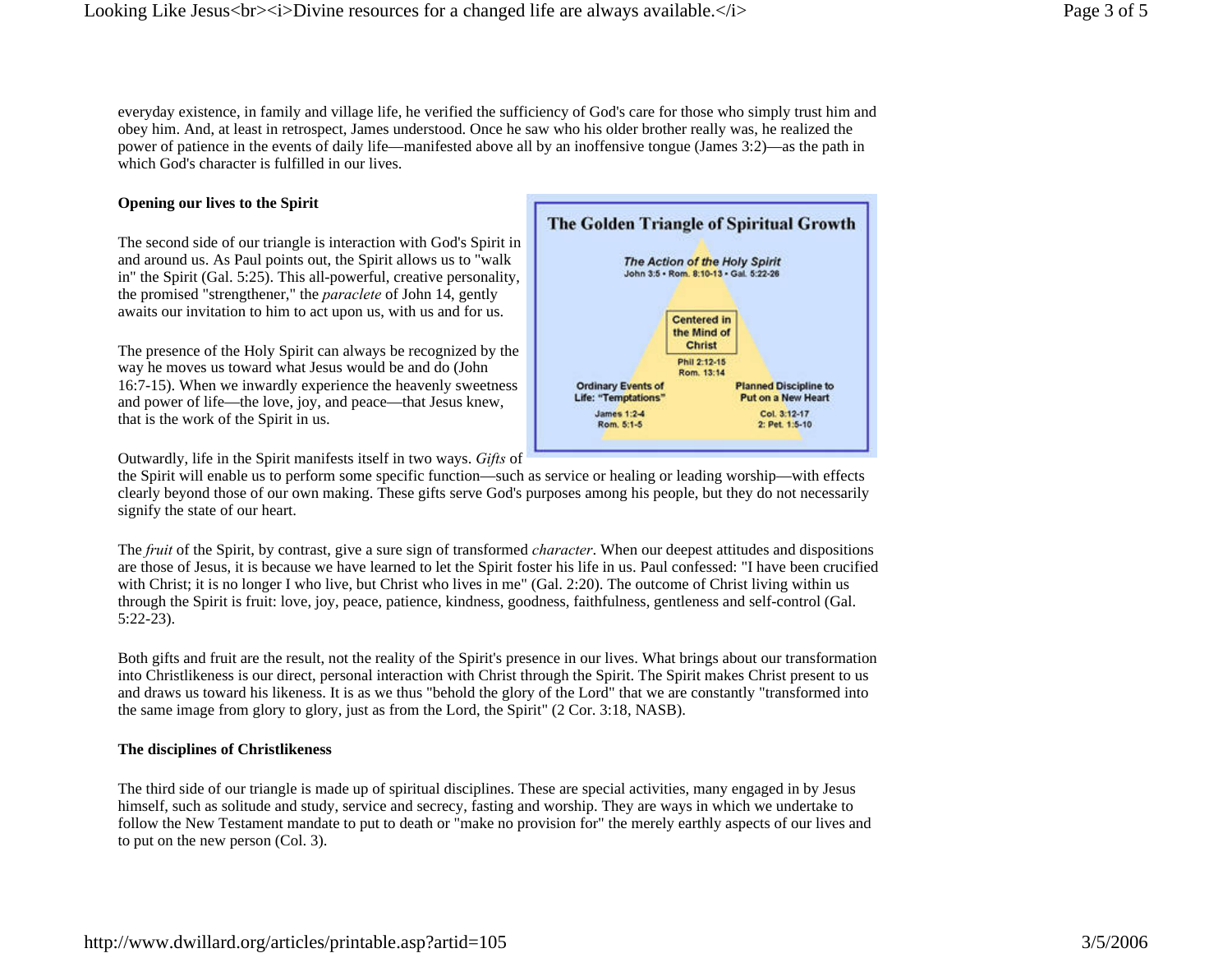The emphasis in this dimension of spiritual transformation is upon our efforts. True, we are given much, and without grace we can do nothing; but our action is also required. "Try your hardest," Peter directs us (2 Pet. 1:5, NEB). We are to add virtue to our faith, knowledge to our virtue, self-control to our knowledge, patience to our self-control, godlikeness to our patience, brotherly love to our godlikeness, and *agapē* to our brotherly love (vv. 5-7).

In Colossians 3, Paul urges us "as the elect of God, holy and beloved" to renew our inner selves with organs ("bowels" in KJV) of mercy, kindness, humbleness of mind, meekness, long-suffering, forbearance, forgiveness, and *agapē* (vv. 12- 14). We should not only want to be merciful, kind, unassuming, and patient persons, we are also to *make plans* to become so. We are to find out, that is, what prevents and what promotes mercifulness and kindness and patience in our souls, and we are to remove hindrances to them as much as possible, carefully substituting that which assists Christlikeness.

Many well-meaning people, to give an example, cannot succeed in being kind because they are too rushed to get things done. Haste has worry, fear, and anger as close associates; it is a deadly enemy of kindness, and hence of love. If this is our problem, we may be greatly helped by a day's retreat into solitude and silence, where we will discover that the world survives even though we are inactive. There we might prayerfully meditate to see clearly the damage done by our unkindness, and honestly compare it to what, if anything, is really gained by our hurry. We will come to understand that for the must part out hurry is really based upon pride, self-importance, fear, and lack of faith, and rarely upon the production of anything of true value for anyone.

Perhaps we will end up making plans to pray daily for the people with whom we deal regularly. Or we may resolve to ask associates for forgiveness for past injuries. Whatever comes of such prayerful reflection, we may be absolutely sure that our lives will never be the same, and that we will enjoy a far greater richness of God's reality in our lives.

In general, then, we "put on" the new person by regular activities that are in our power, and we become what we could not be by direct effort. If we take note of and follow Jesus in what he did when he was not ministering or teaching, we will find ourselves led and enabled to behave as he did when he was "on the spot."

The single most obvious trait of those who profess Christ but do not grow into Christlikeness is their refusal to take the reasonable and time-tested measures for spiritual growth. I almost never meet someone in spiritual coldness, perplexity, and distress who is regular in the use of those spiritual exercises that will be obvious to anyone familiar with the contents of the New Testament.

#### **Like stars in a dark world**

The three sides of the golden triangle of spiritual transformation belong together. No one of the three will give us a heart like Christ's without the other two. None can take the place of any other. Yet each, connected to the others, will certainly bring us to ever-increasing Christlikeness.

In Philippians 2 the apostle draws all three together in one grand statement: "You must work out your own salvation in fear and trembling; for it is God who works in you, inspiring both the will and the deed, for his own chosen purpose. Do all you have to do without complaint or wrangling. Show yourselves guileless and above reproach, faultless children of God in a warped and crooked generation, in which you shine like stars in a dark world" (vv. 12-15, NEB).